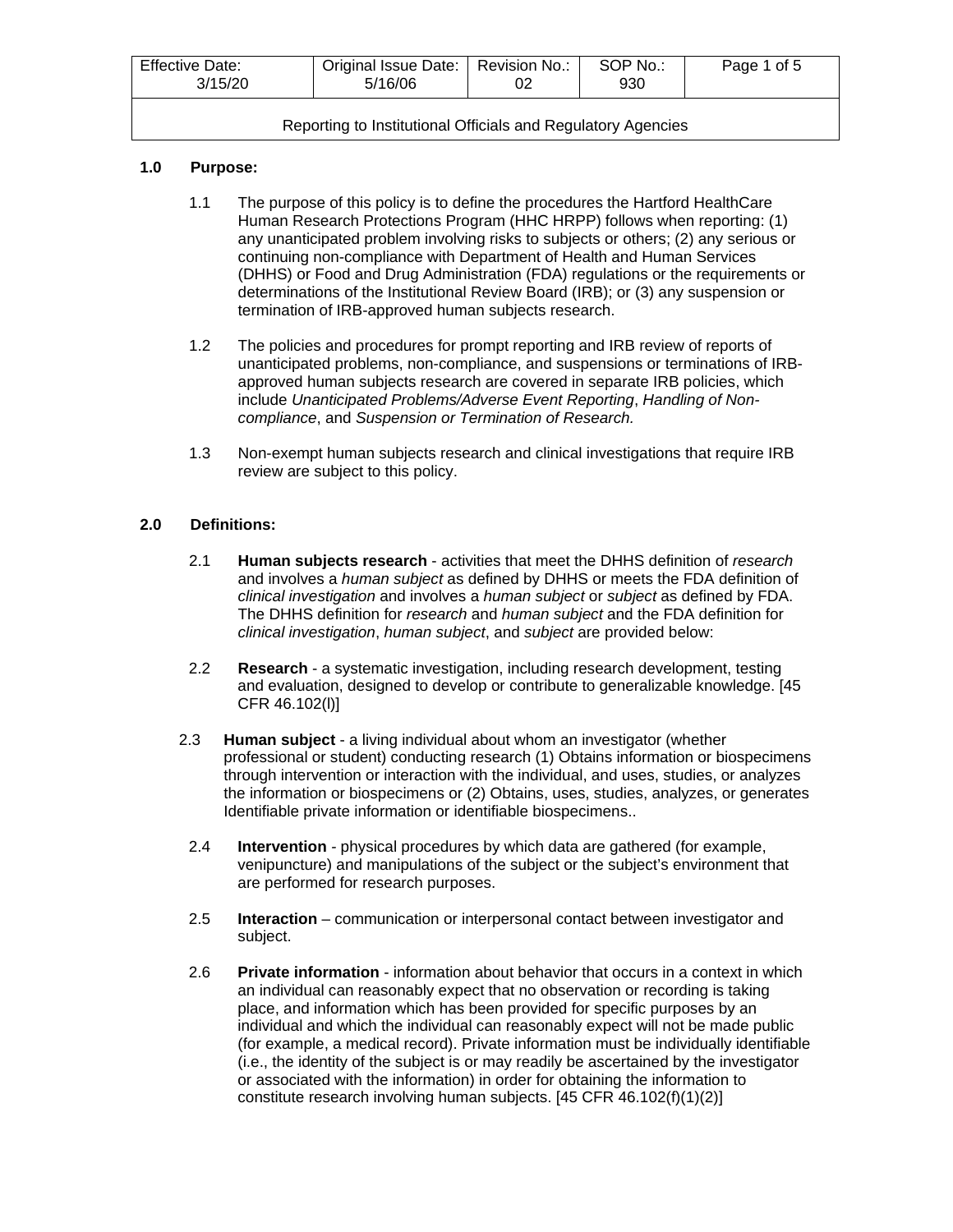| <b>Effective Date:</b><br>3/15/20 | Original Issue Date:   Revision No.:<br>5/16/06 | 02 | SOP No.:<br>930 | Page 2 of 5 |
|-----------------------------------|-------------------------------------------------|----|-----------------|-------------|
|                                   |                                                 |    |                 |             |

#### Reporting to Institutional Officials and Regulatory Agencies

- 2.7 **Clinical investigation** any experiment that involves a test article and one or more human subjects and that either is subject to requirements for prior submission to the FDA under section 505(i) or  $520(g)$  of the act, or is not subject to requirements for prior submission to the FDA under these sections of the act, but the results of which are intended to be submitted later to, or held for inspection by, the FDA as part of an application for a research or marketing permit. The term does not include experiments that are subject to the provisions of part 58 of this chapter, regarding non-clinical studies. The terms *research*, *clinical research*, *clinical study*, *study*, and *clinical investigation* are deemed to be synonymous. [21 CFR 50.3(c) and 21 CFR 56.102(c)]
- 2.8 **Human subject** an individual who is or becomes a participant in research, either as a recipient of the *test article* or as a control. A subject may be either a healthy human or a patient. [21 CFR 50.3(g) and 21 CFR 56.102(g)]
- 2.9 **Test article** any drug (including a biological product for human use), medical device for human use, human food additive, color additive, electronic product or any other article subject to regulation under the act or under sections 351 and 354- 360F of the Public Health Service Act (42 U.S.C. 262 and 263b-263n).
- 2.10 **Subject** a human who participates in an investigation, either as an individual on whom or on whose specimen an investigational device is used or as a control. A subject may be in normal health or have a medical condition or disease [21 CFR 812.3(p)].

#### **3.0 Procedure:**

- 3.1 Consistent with federal regulations, the HHC HRPP is responsible for reporting on behalf of the institution:
	- 3.1.1 any unanticipated problems involving risks to subjects or others;
	- 3.1.2 any serious or continuing non-compliance with DHHS or FDA regulations or the requirements or determinations of the IRB; or
	- 3.1.3 any suspension or termination of IRB-approved non-exempt human subjects research to the applicable institutional officials and, as required or appropriate, to the applicable regulatory agencies.
- 3.2 The Federalwide Assurance (FWA) of Hartford HealthCare applies to federally supported or conducted human subjects research. In general, the same criteria and process for the conduct and oversight of human subjects research, for determinations about reportable events, and for actions taken in response to such events will apply to all human-subjects research in which Hartford HealthCare is engaged, regardless of funding source.
	- 3.2.1 If such an event involves human subjects research that is not federally conducted or supported, the IRB is not required to report the event to the Office for Human Research Protections (OHRP) or other relevant federal department or agency head (reporting to the FDA may still be required, if the research is subject to FDA regulations).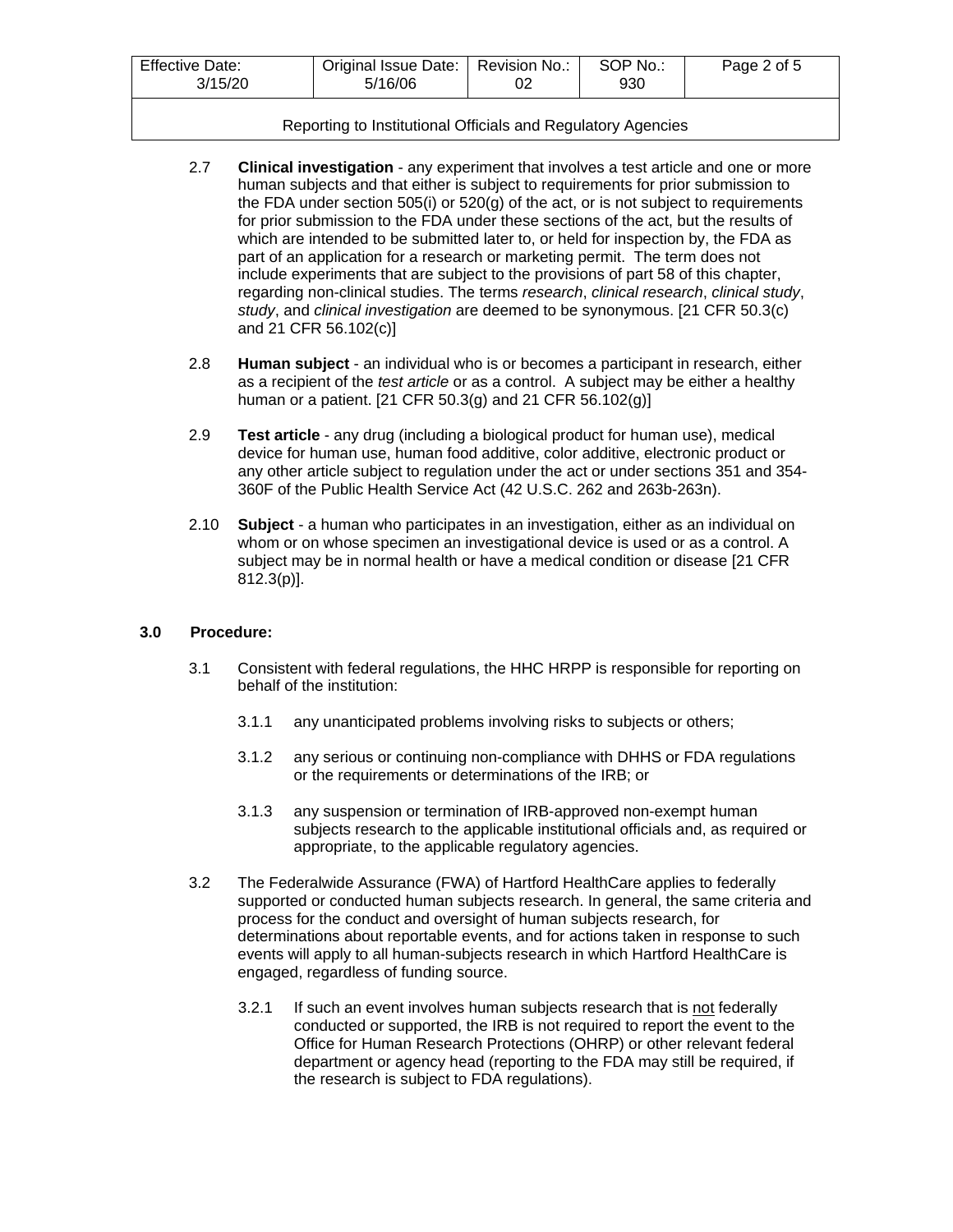| <b>Effective Date:</b><br>3/15/20 | Original Issue Date:   Revision No.:<br>5/16/06 | SOP No.:<br>930 | Page 3 of 5 |
|-----------------------------------|-------------------------------------------------|-----------------|-------------|
|                                   |                                                 |                 |             |

Reporting to Institutional Officials and Regulatory Agencies

- 3.2.2 The IRB may voluntarily report any such event to OHRP or other agencies at its discretion. All other reporting requirements described below apply regardless of funding source.
- 3.3 The HRPP Director and IRB Chair or designee is responsible for preparing incident reports, which include the following information:
	- 3.3.1 The nature of the event (unanticipated problem involving risks to subjects or others, serious or continuing noncompliance, suspension or termination of approval of research);
	- 3.3.2 Name of the institution conducting the research;
	- 3.3.3 Title of the research project and/or grant proposal;
	- 3.3.4 Name of the Principal Investigator on the protocol;
	- 3.3.5 Number of the research project assigned by the IRB and the number of any applicable federal award(s)(grant, contract, or cooperative agreement);
	- 3.3.6 A detailed description of the unanticipated problem, non-compliance, or reason for the suspension/termination including the findings of the institution and the reasons for the decision;
	- 3.3.7 Actions the institution is taking or plans to take to address the event (e.g., revise the protocol, suspend enrollment, terminate the research, increase monitoring of subjects, etc.
	- 3.3.8 Plans, if any, to send a follow-up or final report by the earlier of: (a) a specified date, or (b) when the investigation has been completed or a corrective action plan has been implemented.
- 3.4 The HRPP Director and Chair of the IRB are responsible for review and approval of the final incident report.
- 3.5 The report is sent to the following: 3.5.1 IRB
	- 3.5.2 Institutional Officials
		- 3.5.2.1 Vice President for Research/Director or Research (IO and Signatory of the FWA)
		- 3.5.2.2 Research Compliance Officer
		- 3.5.2.3 Vice President for Academic Affairs
		- 3.5.2.4 Chief Corporate Compliance Officer
		- 3.5.2.5 Privacy Officer, if applicable
	- 3.5.3 Regulatory Agencies
		- 3.5.3.1 OHRP [Note: As noted above, reporting to OHRP is not required unless the study is federally supported or conducted. This change is effective for studies approved (or approved with modifications) on or after February 5, 2009.]
		- 3.5.3.2 FDA, if the study is subject to FDA regulations
	- 3.5.4 Others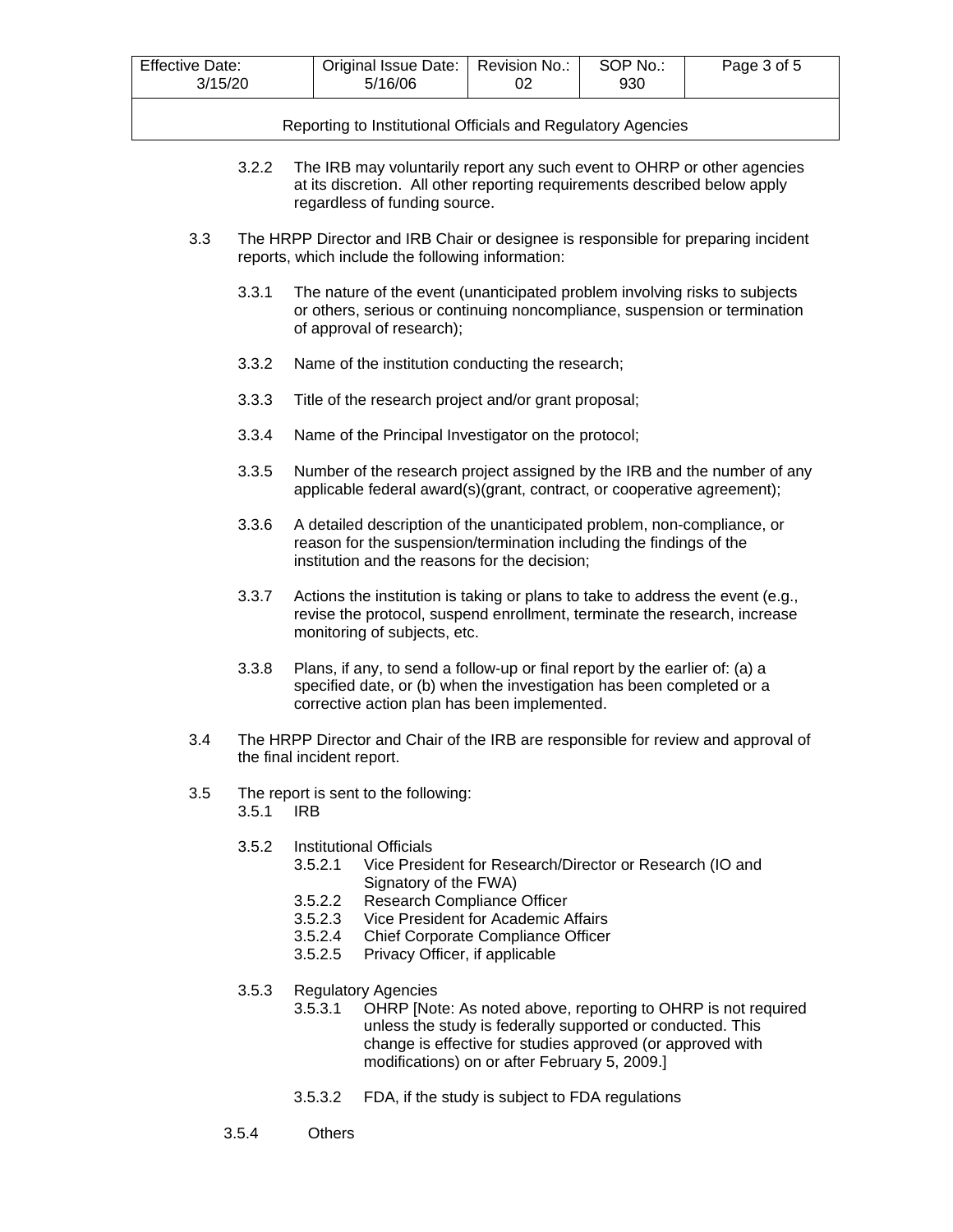| <b>Effective Date:</b><br>3/15/20 | Original Issue Date:   Revision No.:<br>5/16/06 | 02 | SOP No.:<br>930 | Page 4 of 5 |
|-----------------------------------|-------------------------------------------------|----|-----------------|-------------|
|                                   |                                                 |    |                 |             |

Reporting to Institutional Officials and Regulatory Agencies

- 3.5.4.1 Principal investigator
- 3.5.4.2 Supervisor of the principal investigator
- 3.5.4.3 Any "Common Rule" Federal Agency that is supporting the research, when applicable.
- 3.5.4.4 The Privacy Officer of Hartford HealthCare, if the report involves unauthorized use, loss, or disclosure of individually identifiable patient information from the covered entity.
- 3.5.4.5 Chief Corporate Compliance Officer
- 3.6 The Director and Chair of the IRB or designee will ensure that all steps of this policy are completed within 30 days of the date when:
	- 3.6.1 The IRB determines that an incident is an unanticipated problem involving risks to subjects or others;
	- 3.6.2 The IRB determines that an incident is a serious or continuing noncompliance with Department of Health and Human Services (DHHS) or FDA regulations or the requirements or determinations of the IRB; or
	- 3.6.3 The IRB or Institutional Official suspends or terminates IRB approved research.

#### **4.0 Documentation:**

- 4.1 The HHC HRPP office will maintain all records related to the implementation of this policy, electronic communications and notifications to investigators, funding or regulatory agencies, etc.
- 4.2 Records will be archived for a period of at least six (6) years following the termination or completion of the research activities.

#### **5.0 References:**

- 5.1 45 CFR 46.108(a)(4)(i), 45 CFR 46.116(c)(5)
- 5.2 21 CFR 50.25(b)(5), 21 CFR 56.108(b)(2)
- 5.3 Reporting Incidents to OHRP: Guidance on When and How to File Incident Reports (June 20, 2011)
- 5.4 Guidance on Reviewing and Reporting Unanticipated Problems Involving Risks to Subjects or Others and Adverse Events
- 5.5 Guidance for Clinical Investigators, Sponsors and IRBs *Adverse Event Reporting to IRBs – Improving Human Subject Protection*
- 5.6 Institutional Review Board Management and Function, Bankert, E. A., Amdur, R. J., 2<sup>nd</sup> Edition, 2006